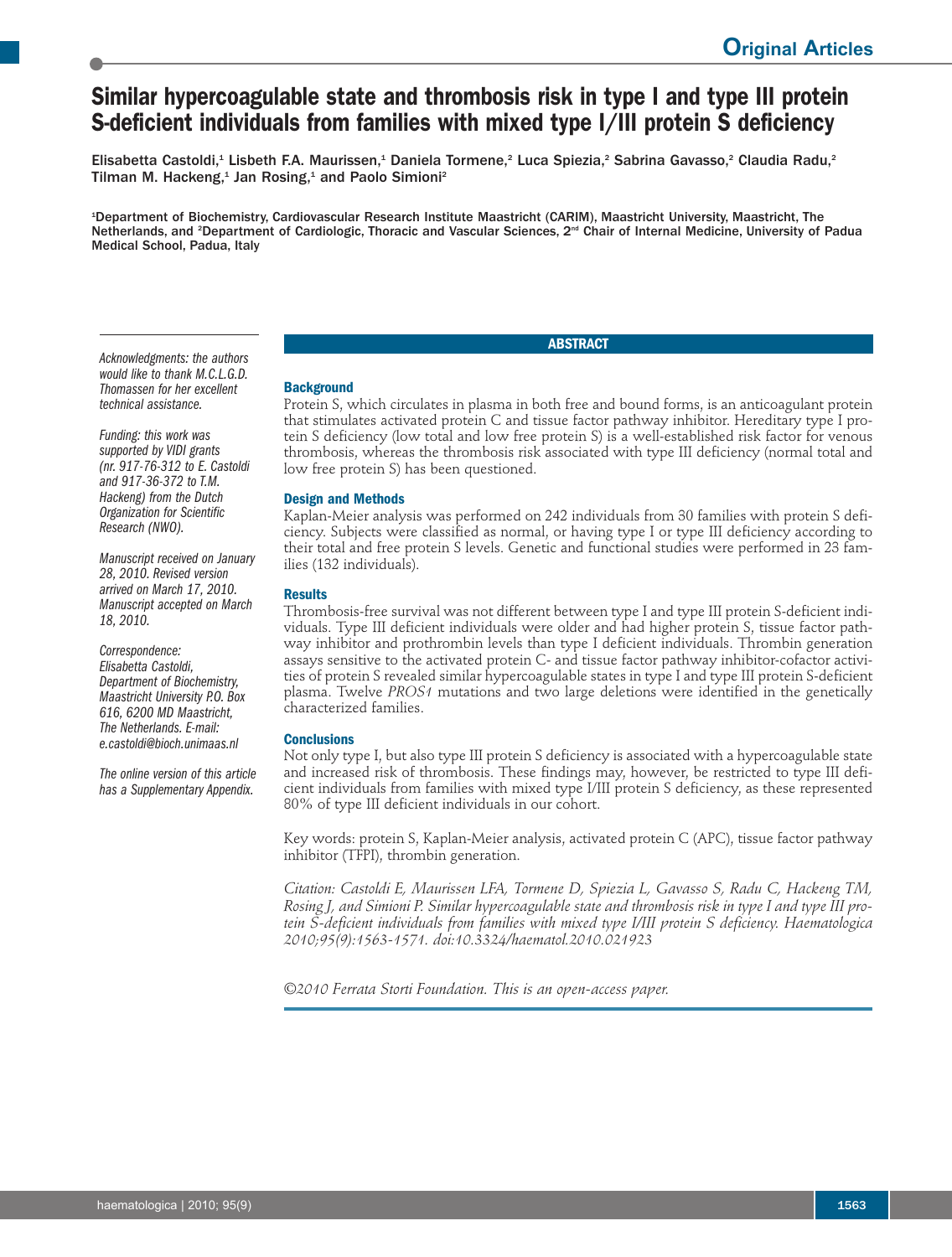# **Introduction**

Protein S (PS) is a vitamin K-dependent glycoprotein mainly synthesized in the liver and present in plasma, platelets and endothelial cells. <sup>1</sup> Plasma PS (350 nM) is distributed between two pools: approximately 40% circulates free, while about 60% is bound to the complement regulatory factor C4b-binding protein (C4BP). <sup>2</sup> Only C4BP molecules with a  $\beta$ -chain (C4BP- $\beta^{\scriptscriptstyle +}$ ) bind PS and, given the high affinity of this interaction (Kd = 0.1 nM), $^2$  all C4BP- $\beta^*$  present in plasma (~200 nM) is complexed with PS. 3

PS is a potent anticoagulant protein that down-regulates thrombin formation via two mechanisms. <sup>4</sup> On the one hand it stimulates the proteolytic inactivation of coagulation factors (F) Va and VIIIa by activated protein C (APC), 5 and on the other hand it enhances the inhibition of FXa by tissue factor pathway inhibitor (TFPI).<sup>6,7</sup> Although free PS is the most active form, recent reports indicate that the PS-C4BP complex also exhibits APC- and TFPI-cofactor activities. 6,8

Hereditary PS deficiency is a rare coagulation disorder associated with an increased risk of venous thrombosis. 9,10 It usually occurs as a partial (heterozygous) deficiency and segregates as an autosomal dominant trait. Presently, more than 200 mutations impairing PS synthesis and/or function have been described in the PS gene (*PROS1*), and large deletions/duplications within the *PROS1* locus have been identified as a relatively common cause of PS deficiency. 11,12 Based on PS antigen and (APC-cofactor) activity levels, PS deficiency is classified as type I (low total and free antigen, reduced activity), type II (normal total and free antigen, reduced activity) and type III (normal total antigen, reduced free antigen and activity). However, since PS levels are strongly influenced by age, sex and hormonal status, <sup>13</sup> as well as by several acquired conditions, the diagnosis of PS deficiency states based on PS levels is far from straightforward in practice.

Type I and type III deficiencies account for 95% of cases of PS-deficiency and often occur together in the same family as phenotypic variants of the same genetic defect (mixed type I/III deficiency). <sup>14</sup> The reasons for the different phenotypic expression are poorly understood, but the agedependent increase in total PS is thought to play a role, as type III PS-deficient family members tend to be older than their type I-deficient relatives. <sup>15</sup> Differently, other families with PS deficiency only express the type III phenotype (pure type III deficiency). This type of PS deficiency is often, but not always, <sup>16</sup> associated with the *PROS1* Ser<sup>460</sup>→Pro (Heerlen) mutation.<sup>17</sup>

Although PS deficiency and, particularly, low levels of free  $PS^{18,19}$  are an established risk factor for venous thrombosis, risk estimates differ widely among studies, possibly reflecting the different severity of the underlying molecular defects. <sup>20</sup> Moreover, the few epidemiological studies that distinguish between type I and type III deficiencies are rather contradictory with respect to the risk of thrombosis associated with type III deficiency, which was found to be none, $^{\scriptscriptstyle 21}$  the same as in type I deficiency $^{\scriptscriptstyle 22}$  or intermediate. $^{\scriptscriptstyle 23}$ 

To clarify this issue, we re-evaluated the risk of thrombosis associated with type I and type III PS deficiencies by Kaplan-Meier analysis of a large cohort of PS-deficient families. In support of our findings, we present a detailed characterization of type I and type III PS-deficient plasma based on the measurement of coagulation factor levels and *ad hoc* thrombin generation assays.

# **Design and Methods**

#### *Study population*

Thirty families with type I and/or type III PS deficiency (242 individuals), identified at Padua University Hospital (Italy) between 1996 and 2002, were included in the Kaplan-Meier analysis. Families were ascertained *via* a proband who underwent thrombophilia screening after a first episode of venous (n=27) or arterial (n=3) thrombosis. Family members of each proband were invited to participate, and information on thrombosis history and age at onset of the first thrombotic event was recorded for each participant. Criteria for diagnosing venous thromboembolism have been previously reported. <sup>24</sup> PS deficiency was defined on the basis of free PS levels,<sup>25,26</sup> applying a cutoff of 65%. The type of deficiency was assigned according to total PS levels, using a cut-off of 70%. These cut-offs were based on the variation of total and free PS levels in a population of 140 healthy individuals, irrespective of age and sex. Application of sex-specific cut-offs for total and free PS levels hardly affected the classification of the subjects.

Plasma samples for functional studies and blood cells for DNA extraction could be obtained for 23 of the 30 families. Blood samples were collected from probands and consenting family members for a total of 151 subjects. Patients on oral anticoagulant therapy (n=13) and women taking oral contraceptives (n=3) or hormone replacement therapy (n=3) at the time of blood collection were subsequently excluded, leaving 132 individuals available for study (Table 1). All participants provided informed consent to the study, which was carried out in accordance with the Helsinki protocol.

## *Blood collection and plasma preparation*

Venous blood was drawn into 0.129 M sodium citrate (1:9 vol/vol) and platelet-poor plasma was prepared by centrifugation at 2000×g for 10 min. Plasma was aliquoted, snap-frozen and stored at -80 °C until use. Buffy coats were stored at -20 °C for later DNA isolation.

# *Measurement of plasma factor levels*

In-house enzyme-linked immunosorbent assays were used to measure the plasma antigen levels of total, $^{27}$  free $^{28}$  and C4BPbound PS,<sup>8</sup> as well as full-length TFPI.<sup>29</sup> Prothrombin levels were determined with a chromogenic assay, as previously described.<sup>30</sup> Antithrombin activity levels were determined using the Coamatic® Antithrombin kit (Chromogenix, Mölndal, Sweden). The levels of all factors were expressed as percentages of the levels in normal pooled plasma.

#### *Thrombin generation measurements*

Thrombin generation was measured with the Calibrated Automated Thrombogram (CAT) method. <sup>31</sup> Coagulation was initiated with tissue factor (Innovin®, DADE-Behring, Marburg,

## Table 1. Demographic characteristics of the study population.

|              | N. | <b>Sex</b><br>(M/F) | Age<br>(years)  | <b>VTE</b><br>$N.$ (%) |
|--------------|----|---------------------|-----------------|------------------------|
| Normal       | 53 | 31/22               | $38.4 \pm 20.0$ | 4(7.5%)                |
| PS-deficient | 79 | 31/48               | $42.7 \pm 19.0$ | 24 (30.4%)             |
| Type I       | 59 | 22/37               | $38.3 \pm 17.9$ | 18 (30.5%)             |
| Type III     | 20 | 9/11                | $56.0 \pm 16.0$ | $6(30.0\%)$            |

*PS: protein S;VTE: venous thromboembolism (superficial vein thrombosis,deep vein thrombosis and/or pulmonary embolism).*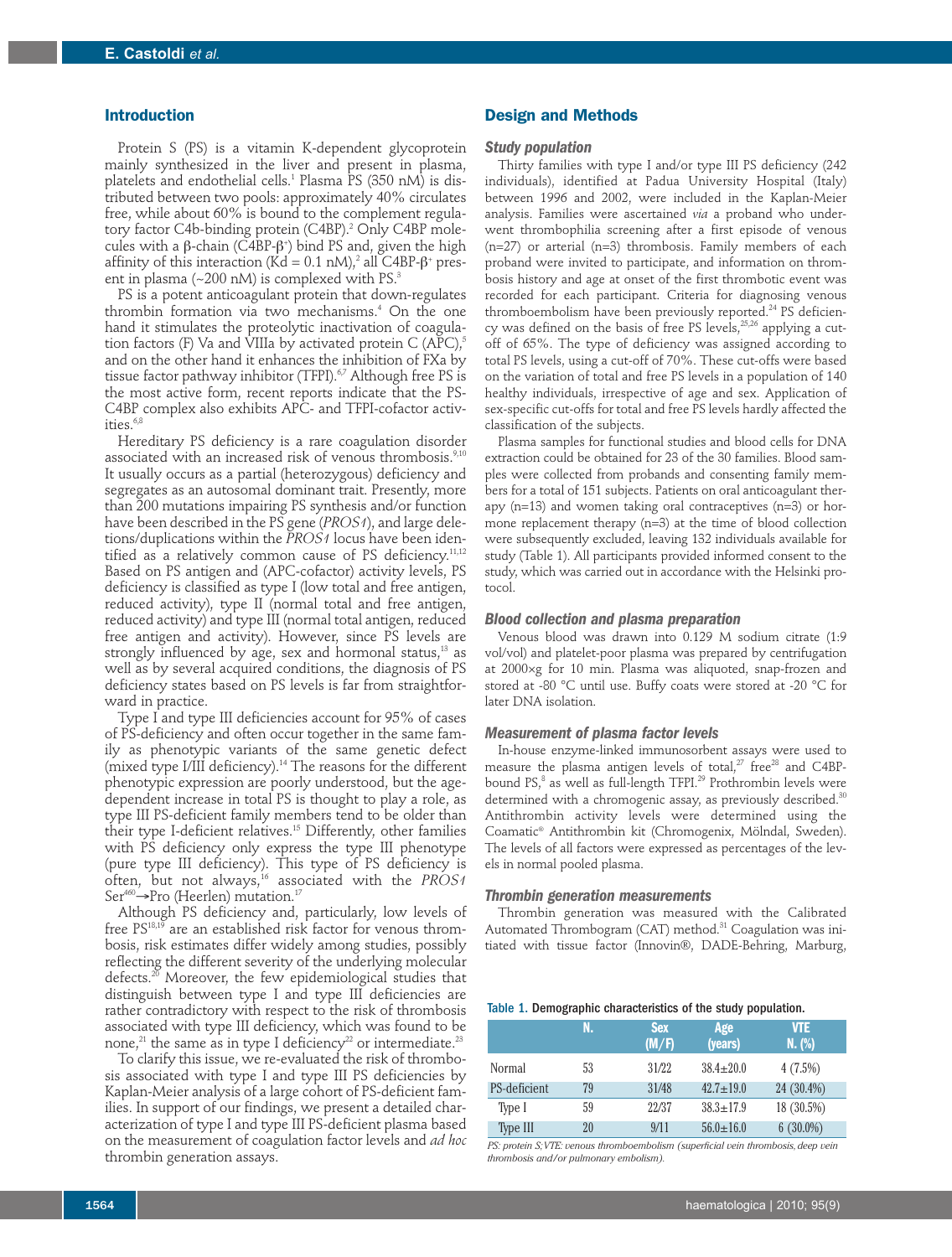Germany), synthetic phospholipid vesicles (DOPS/DOPC/DOPE, 20/60/20 mol/mol/mol) and CaCl2, and thrombin activity in plasma was monitored continuously with the fluorogenic substrate Z-Gly-Gly-Arg-AMC (BACHEM, Bubendorf, Switzerland). Fluorescence was read in a Fluoroskan Ascent® reader (Thermo Labsystems, Helsinki, Finland) and thrombin generation curves were calculated using Thrombinoscope™ software (Thrombinoscope, Maastricht, The Netherlands).

To probe the activity of the APC/PS system, thrombin generation was initiated with 6.8 pM tissue factor and 30  $\mu$ M phospholipids in the absence and presence of 5 nM human APC (Kordia Life Sciences, Leiden, The Netherlands), as described elsewhere. 30 The outcome of the assay was expressed as the ratio of the endogenous thrombin potentials (ETP) obtained in the presence and absence of APC, and normalized against the ETP ratio of normal pooled plasma measured in parallel (normalized APC-sensitivity ratio, nAPCsr). Since PS is a major determinant of this assay, $^{\rm 32}$ the nAPCsr is an indirect measure of the APC-dependent activity of PS. The nAPCsr varies between 0 and 10 and increases as the plasma level of PS (and hence its APC-cofactor activity) decreases.

To quantify the activity of the TFPI/PS system, thrombin generation was initiated with 1.36 pM tissue factor and 30  $\mu$ M phospholipids in the absence and presence of neutralizing antibodies against PS (270 µg/mL polyclonal IgG; DAKO, Glostrup, Denmark) or TFPI (64 µg/mL monoclonal IgG1; Sanquin, Amsterdam, The Netherlands), essentially as described previously.<sup>29</sup> To exclude any contribution of the APC-dependent activity of PS, these measurements were conducted in the presence of 100 mg/mL anti-protein C polyclonal antibodies (DAKO). Moreover, corn trypsin inhibitor (Hematologic Technologies, Essex Junction VT, USA) was added to a final concentration of 30 mg/mL to prevent contact activation. The ratio of the thrombin generation peaks obtained in the absence and presence of anti-PS antibody (PS-ratio) is a measure of the TFPI-cofactor activity of PS, while the ratio of the thrombin generation peaks obtained in the absence and presence of anti-TFPI antibody (TFPI-ratio) is a measure of the activity of the TFPI/PS system as a whole. <sup>29</sup> Both ratios vary between 0 and 1 and increase as the TFPI-cofactor activity of PS decreases.

# *Genetic analysis*

Buffy coats were available for 110 of the 132 eligible participants. Genomic DNA was extracted using the Wizard® Genomic DNA Purification kit (Promega, Madison WI, USA). *PROS1* mutation screening was performed by polymerase chain reaction-mediated amplification of each exon (including splicing junctions) and of the proximal promoter followed by direct sequencing. Primers and conditions (available on request) were chosen such as to avoid co-amplification of the highly homologous PS pseudogene. Whenever a *PROS1* mutation was identified, all family members were tested for carriership of that mutation by high-resolution agarose gel electrophoresis, restriction analysis or direct sequencing, as detailed in Table 2.

In families without apparent mutation, the possibility of a large deletion was verified by multiplex ligation-dependent probe amplification (MLPA) analysis using the SALSA MLPA P112 *PROS1* kit (MRC-Holland, Leiden, The Netherlands). MLPA reactions were carried out according to the manufacturer's instructions. After the addition of GeneScan™ 600 LIZ® Size Standard and HiDi TM formamide (Applied Biosystems, Foster City CA, USA), MLPA products were denatured at 80 °C for 2 min and separated by capillary electrophoresis on an ABI 3730 DNA analyzer (Applied Biosystems).

Carriership of the FV Leiden and prothrombin G20210A mutations was determined as previously described. $^{\rm 30}$ 

#### *Statistics*

#### *Kaplan-Meier analysis*

Thrombosis-free survival was analyzed with the Kaplan-Meier method. The age at onset of the first thrombotic event for symptomatic individuals and the age at the time of inclusion in the study for asymptomatic subjects were used to evaluate the thrombosis-free survival time. Differences between the curves were assessed with the log-rank test.

#### *General statistics*

Data are reported as mean  $\pm$  standard deviation (SD), unless otherwise indicated. Plasma factor levels were compared between groups with Student's t-test. Thrombin generation parameters were compared with the non-parametric Mann-Whitney-Wilcoxon U test due to their non-normal distribution in some population subgroups. Correlations were expressed as Pearson coefficients (r). The determinants of thrombin generation parameters were identified by multiple regression analysis and their effects were expressed as unstandardized regression coefficients (B). Statistical analyses were performed with SPSS 14.0 for Windows (SPSS, Chicago IL, USA).

# **Results**

#### *Clinical evaluation*

Two hundred and forty-two individuals belonging to 30 families with PS deficiency (28 with pure type I deficiency or mixed type I/III deficiency and two with pure type III deficiency) were investigated. Of the 30 probands, 18 presented with type I deficiency and 12 with type III deficiency. Out of 212 family members, 112 had normal PS levels and 100 were PS-deficient (55 type I and 45 type III). Detailed demographic and clinical characteristics of the study population are reported in the *Online Supplementary Appendix*.

The risk of thrombosis associated with PS deficiency was evaluated by Kaplan-Meier analysis. As expected, the cumulative proportion of thrombosis-free individuals was higher (*P*<0.001) in the normal group than in the PS-deficient group (Figure 1A,B). However, no significant difference in thrombosis-free survival was observed between type I and type III PS-deficient individuals in the whole cohort (probands and family members, Figure 1A), nor after exclusion of probands (Figure 1B) or in probands only (Figure 1C). Results did not change when survival analysis was restricted to patients whose first thrombotic event had been deep-vein thrombosis and/or pulmonary embolism or when males and females were analyzed separately (*data not shown*).

# *Laboratory evaluation: characteristics of the study population*

Plasma factor levels and thrombin generation were measured in a random subset of the population used for Kaplan-Meier analysis (23 families). After excluding patients taking oral anticoagulants and women on hormonal therapy, 132 individuals (53 normal, 59 type I deficient and 20 type III deficient) were available for plasma phenotyping (Table 1). Of the 20 type III PS-deficient individuals, 18 were from families with mixed type I/III deficiency and only two from families with pure type III deficiency. However, two of the type III deficient individuals from a mixed type I/III family turned out to carry the PS Heerlen mutation (see below).

Females were over-represented among PS-deficient sub-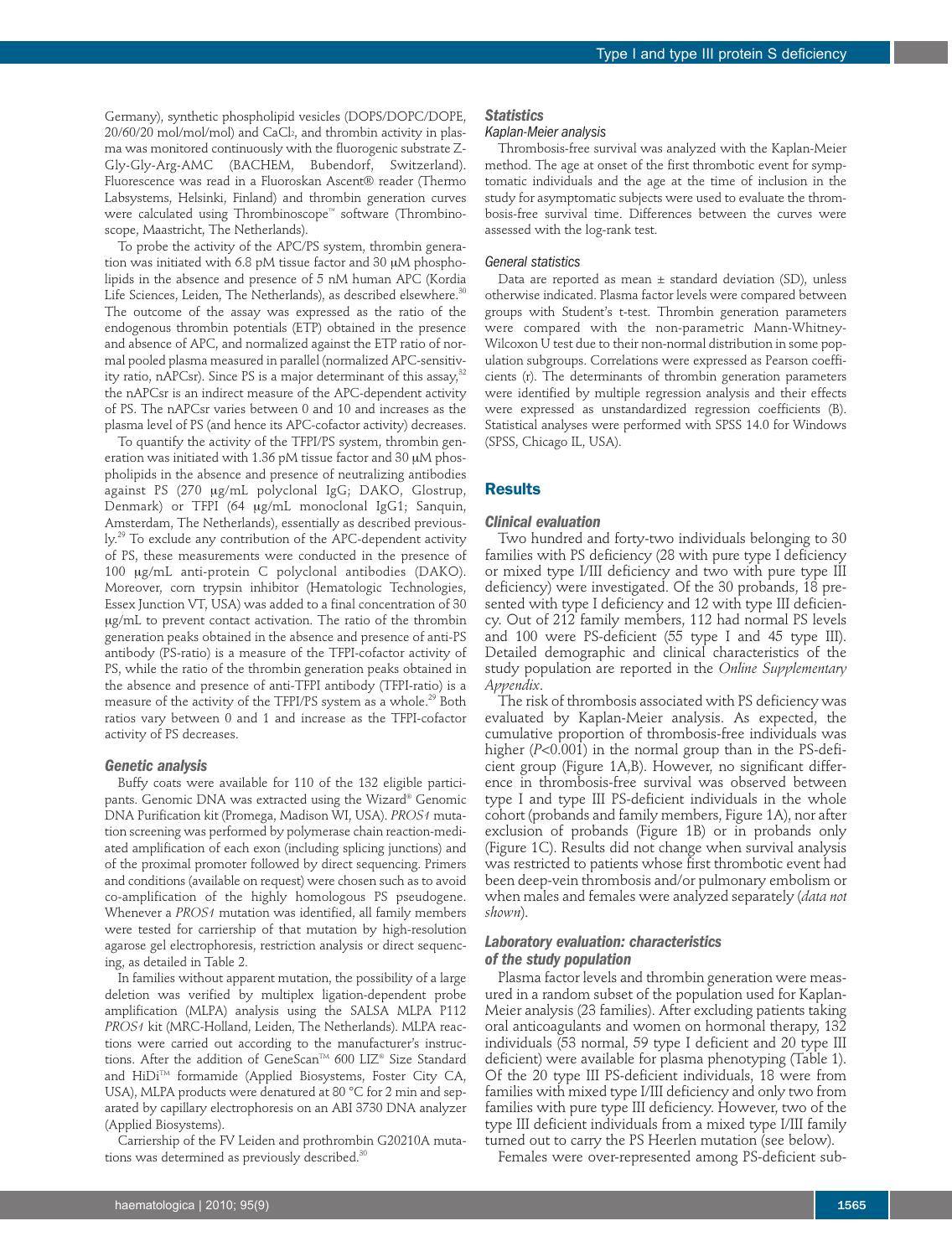jects, especially in the type I subgroup (*P*=0.020 *versus* normal subjects). Mean age was not different between normal and PS-deficient individuals, but type III deficient subjects were significantly older than type I deficient subjects (56.0 *versus* 38.3 years, *P*<0.001). The PS-deficient group was enriched in thrombotic patients (*P*=0.007 *versus* normal subjects), but the percentage of patients was not different between the type I and type III subgroups.

Genotyping for the FV Leiden mutation identified eight heterozygous carriers in three different families. Twelve individuals belonging to five different families were heterozygous for the prothrombin G20210A mutation.

## *Plasma factor levels*

Plasma levels of PS (total, free and C4BP-bound), prothrombin, antithrombin and full-length TFPI were measured in all subjects and compared between groups (Figure 2). Total PS levels (Figure 2A) were higher in type III deficient individuals (79.0±6.3%) than in type I deficient individuals (52.9±9.0%, *P*<0.001), but still significantly lower than in normal individuals (94.3±17.2%, *P*<0.001). Similarly, free PS levels (Figure 2B) were lower in type III deficient individuals (54.7±6.6%) than in normal individuals (89.5±15.4%, *P*<0.001), but still significantly higher than in type I deficient individuals (40.4±9.6%, *P*<0.001). C4BP-bound PS levels (Figure 2C) were not different between normal (119.4±37.3%) and type III deficient individuals (111.2±24.5%), but were significantly reduced in type I deficient individuals (91.7±31.5%, *P*=0.007 *versus* type III). Prothrombin levels (Figure 2D) did not differ between normal (92.5±18.7%) and type I deficient individuals (88.8±12.0%), but they were significantly elevated in type III deficient individuals (104.1±16.0%, *P*=0.011 and *P*=0.001 *versus* normal and type I deficient individuals, respectively). This difference persisted after exclusion of carriers of the prothrombin G20210A mutation. Antithrombin levels (Figure 2E) were similar in all three groups. Finally, fulllength TFPI levels (Figure 2F) were not different between normal (122.9±47.7%) and type III deficient individuals (121.3±31.4%), but were significantly reduced in type I deficient individuals (76.9±32.5%, *P*<0.001), as observed elsewhere. <sup>33</sup> All inter-group differences in plasma factor levels persisted after correction for age and sex.

Plasma levels of coagulation factors and inhibitors were correlated in the study population. The strongest correlations were observed between total, free and bound PS (total/free:  $r=0.885$ ; total/bound:  $r=0.413$ ; free/bound: r=0.434; *P*<0.001 for all three correlations), total PS and fulllength TFPI (r=0.607, *P*<0.001), and total PS and prothrombin (r=0.371, *P*<0.001). These correlations remained significant when normal and PS-deficient individuals were analyzed separately.

# *Activated protein C-cofactor activity of protein S*

To quantify the activity of the APC/PS system, thrombin generation was measured at 6.8 pM tissue factor in the absence and presence of APC, and the nAPCsr was calculated. Since FV Leiden strongly influences this assay, FV Leiden carriers were excluded from the analysis.

Despite a large inter-individual variability, thrombin generation started earlier (shorter lag time) and was higher in PS-deficient plasma than in normal plasma, both in the absence and presence of APC (*Online Supplementary Table S1*). In the absence of APC (Figure 3A), there was no difference between the ETP of normal and type I deficient indi-

viduals, but type III deficient individuals had significantly higher ETP values (*P*≤0.001). In the presence of APC (Figure 3B), the ETP of type I and type III deficient individuals were similar and approximately 3.5-fold higher than those of normal individuals (*P*<0.001). As a consequence, the nAPCsr (Figure 3C), was highest in type I deficient plasma, slightly lower in type III deficient plasma (*P*=0.057) and much lower in normal plasma (*P*<0.001). Thrombotic



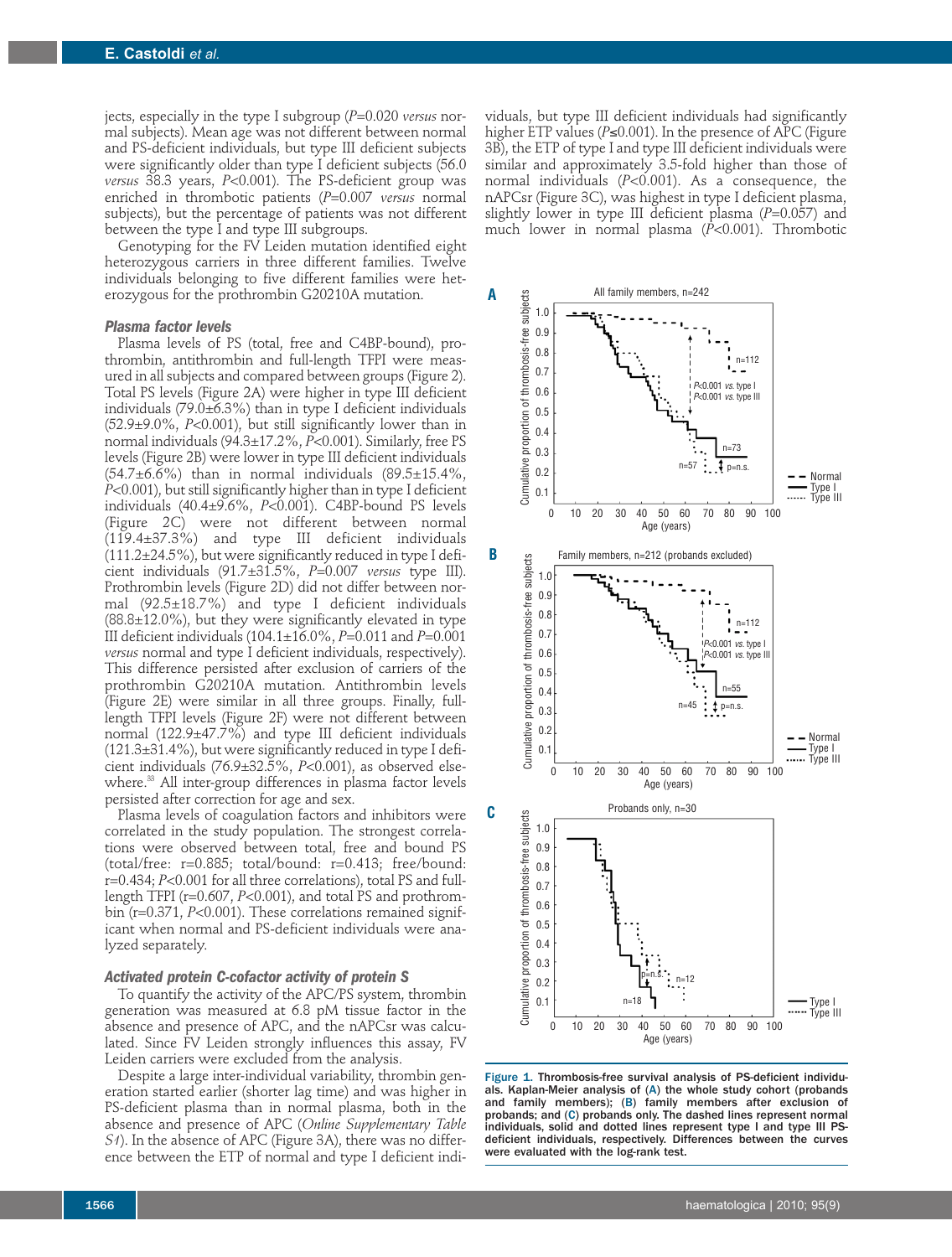patients had a higher nAPCsr than healthy relatives, both in the type I (6.36±1.38 *versus* 5.77±1.37) and in the type III (5.59±2.04 *versus* 4.97±1.83) deficiency groups, but these differences did not reach statistical significance.

To interpret these results, the effects of age, sex and the levels of coagulation factors and inhibitors on the ETP obtained in the absence and presence of APC were determined by multiple regression analysis in the normal group. Results are reported in the *Online Supplementary Appendix*.

# *Tissue factor pathway inhibitor-cofactor activity of protein S*

The activity of the TFPI/PS system was quantified by measuring thrombin generation at 1.36 pM tissue factor in the absence and presence of neutralizing antibodies against PS ( $\alpha$ PS) or TFPI ( $\alpha$ TFPI) and by calculating the PS- and TFPI-ratios. FV Leiden carriers were excluded.

Thrombin generation in the absence of antibodies was faster and higher in PS-deficient plasma than in normal plasma. However, this difference largely disappeared in the presence of antibodies, with only the lag time remaining slightly but significantly shorter in PS-deficient plasma (*Online Supplementary Table S2*). Also in this test, a large inter-individual variability was observed. In the absence of antibodies (Figure 4A), the peak height was virtually identical in type I and type III deficient individuals, and higher than in normal individuals ( $P \le 0.011$ ). Addition of  $\alpha PS$ , and even more so addition of αTFPI, caused an increase in thrombin generation, due to the partial (αPS) or complete (αTFPI) inhibition of the TFPI/PS system. In the presence of αPS (Figure 4B), the peak height was similar between normal and type III deficient individuals, while type I deficient individuals had slightly higher thrombin peaks, possibly due to their lower TFPI levels. In the presence of the αTFPI antibody (Figure 4C), normal and type I deficient plasmas yielded similar peak heights, which were lower than in type III deficient plasma (*P*=0.022 and *P*=0.010, respectively). The PS-ratio (Figure 4D) and TFPI-ratio (Figure 4E) increased progressively from normal to type III and type I deficient plasma. However, the difference between type I and III deficient individuals was only significant for the TFPI-ratio (*P*=0.034).

The determinants of the peak height of thrombin generation measured in the absence and presence of  $\alpha PS$  or αTFPI antibodies, as determined by multiple regression analysis, are reported in the *Online Supplementary Appendix*.

# *Relationship between the normalized activated protein sensitivity ratio and the tissue factor pathway inhibitor ratio*

Multiple regression analysis showed that free PS and fulllength TFPI levels were major determinants of both the nAPCsr (B=-0.37/10% PS, *P*<0.024; B=-0.10/10% TFPI, *P*=0.007) and the TFPI-ratio (B=-0.06/10% PS, *P*=0.011; B=- 0.02/10% TFPI, *P*<0.001). Accordingly, the nAPCsr and the TFPI-ratio were strongly correlated in the population (r=0.629, *P*<0.001).

# **PROS1** *mutation screening*

Due to the availability of genomic DNA from at least one PS-deficient family member, *PROS1* mutation screening was possible in 20 of the 23 families. By sequencing the



Figure 2. Plasma levels of coagulation factors and inhibitors. Mean plasma levels of total PS (A), free PS (B), C4BP-bound PS (C), prothrombin (D), antithrombin (E) and full-length TFPI (F) in normal individuals (white bars) and in individuals with type I (black bars) or type III (gray bars) PS deficiency. Error bars represent standard deviations. The dotted lines mark the cut-offs for total and free PS levels. P Student's t-test are indicated.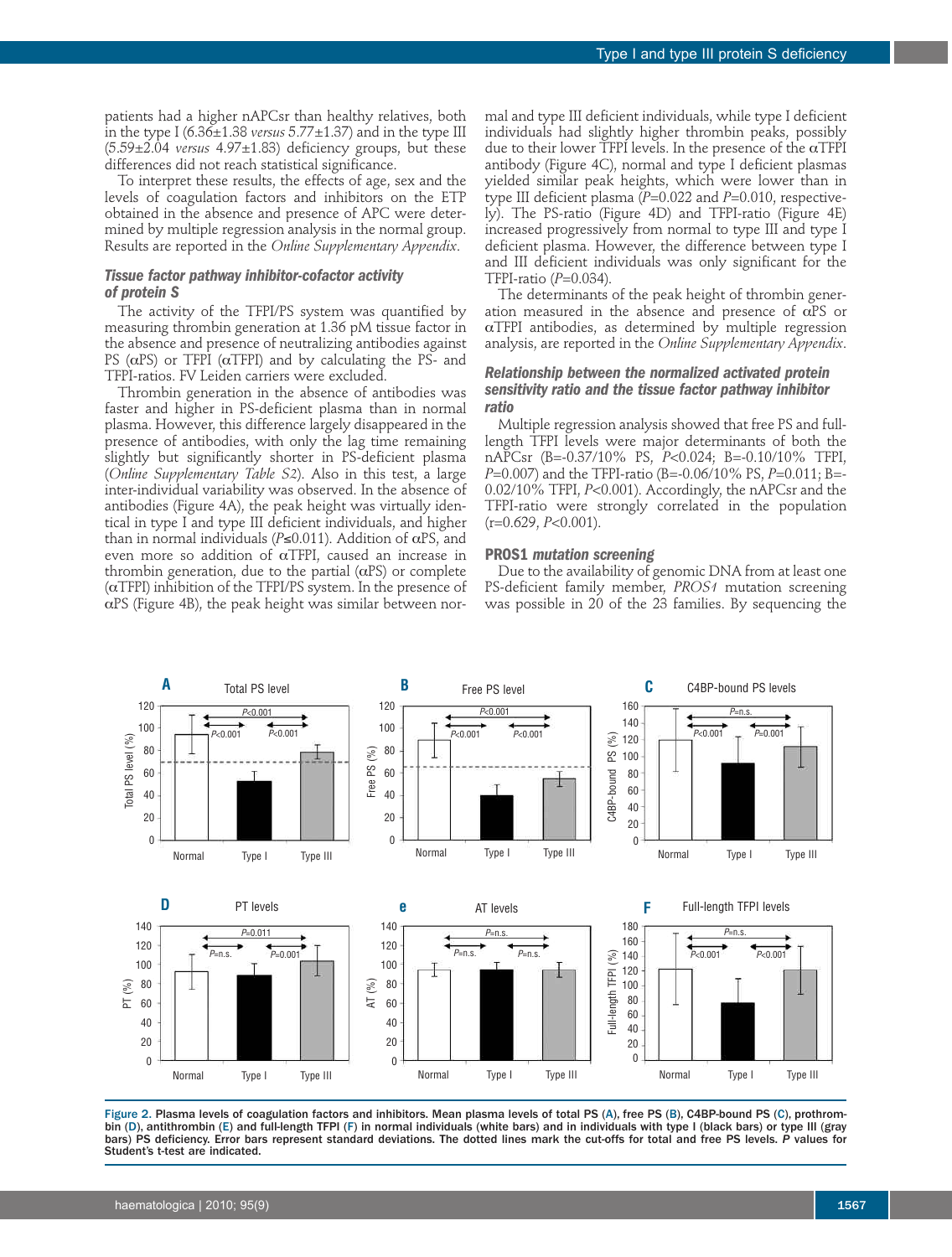| <b>Family</b>           | Def. type | <b>Mutation</b>                                  | <b>Location</b>    | <b>Mutation type</b> | <b>Predicted consequence</b>                                                       | <b>Reference</b>                                                 | <b>Detection</b>                |
|-------------------------|-----------|--------------------------------------------------|--------------------|----------------------|------------------------------------------------------------------------------------|------------------------------------------------------------------|---------------------------------|
| PD 85<br>PD 92<br>PD 99 |           | 346 A $\rightarrow$ C                            | Exon 2             | Missense             | $Glu^{26} \rightarrow Ala$ (Gla domain)                                            | 21,42,43                                                         | Fnu4H I-restriction             |
| PD 81                   | л.        | 577 $C \rightarrow A$                            | Exon 5             | Missense             | Thr <sup>103</sup> $\rightarrow$ Asn (1 <sup>st</sup> EGF domain)                  | 21,42                                                            | Mfe I-restriction               |
| <b>PD 84</b>            | III       | $919A \rightarrow G$                             | Exon 8             | Missense             | Asn <sup>217</sup> $\rightarrow$ Ser (4 <sup>th</sup> EGF domain)                  | 44-46                                                            | Tsp509 I-restriction            |
| PD 94                   |           | 941 $C \rightarrow A$                            | Exon 8             | Nonsense             | $Cys^{224} \rightarrow Stop$                                                       | Novel mutation                                                   | Sfc I-restriction*              |
| PD 93                   | 1/11      | 1010 $C \rightarrow A$                           | Exon 9             | <b>Nonsense</b>      | $Cvs^{247} \rightarrow Stop$                                                       | 21                                                               | Sequencing                      |
| PD 83                   |           | $1048$ del $C$                                   | Exon 9             | Frame-shift          | NMD/premature termination                                                          | 21                                                               | Sequencing                      |
| PD 89                   | ИI        | $1300$ ins $(15$ nt)                             | Exon 10            | In-frame ins         | 5-amino acid insertion<br>(or splicing?)                                           | Novel mutation                                                   | Electrophoresis                 |
| <b>PD 87</b>            | VIII      | $-3$ T $\rightarrow$ G                           | Intron 11          | <b>Splicing</b>      | NMD/premature termination                                                          | 47                                                               | Sequencing                      |
| PD 95                   | III       | $1823 A \rightarrow G$<br>1647 T $\rightarrow$ C | Exon 14<br>Exon 13 | Missense<br>Missense | $Ile^{518} \rightarrow Met$ (SHBG domain)<br>Ser <sup>460</sup> →Pro (SHBG domain) | Polymorphism? <sup>21,48</sup><br>Heerlen mutation <sup>18</sup> | Sequencing<br>Rsa I-restriction |
| PD 90                   | VIII      | 1874 delA                                        | Exon 14            | Frame-shift          | NMD/premature termination                                                          | Novel mutation                                                   | Tsp509 I-restriction            |
| PD 91<br><b>PD 97</b>   | ИH<br>ИII | 2140 $C \rightarrow T$                           | Exon 15            | Missense             | $Ser^{\text{624}}\rightarrow$ Leu (SHBG domain)                                    | 49,50                                                            | <b>BstX</b> I-restriction       |

Table 2. *PROS1* mutations identified in families with protein S deficiency.

cDNA numbering according to Schmidel et al.;46 del, deletion; ins, insertion; NMD, nonsense-mediated decay; \*mutagenic primer needed to introduce restriction site.



Figure 3. Thrombin generation in the absence and presence of APC. Thrombin generation was measured at 6.8 pM tissue factor in the absence and presence of 5 nM APC. FV Leiden carriers were excluded. (A) ETP measured in the absence of APC; (B) ETP measured in the presence of APC; (C) nAPCsr. White circles, normal individuals; black circles, individuals with type I PS deficiency; gray circles, individuals with type III PS deficiency. Lines represent the medians of the respective distributions. *P* values of the Mann-Whitney-Wilcoxon U test are indicated.



Figure 4. Thrombin generation in the absence<br>and presence of  $\alpha$ PS or  $\alpha$ TFPI. Thrombin generation was measured at 1.36 pM tissue fac-<br>tor in the absence and presence of antibodies<br>against PS or TFPI. FV Leiden carriers thrombin peaks measured in the presence of  $\alpha$ TFPI; (D) PS-ratio; (E) TFPI-ratio. White circles, normal individuals; black circles, individuals with type I PS deficiency; gray circles, individuals with type III PS deficiency. Lines represent the medians of the respective distributions. P values of the Mann-Whitn Wilcoxon U test are indicated.







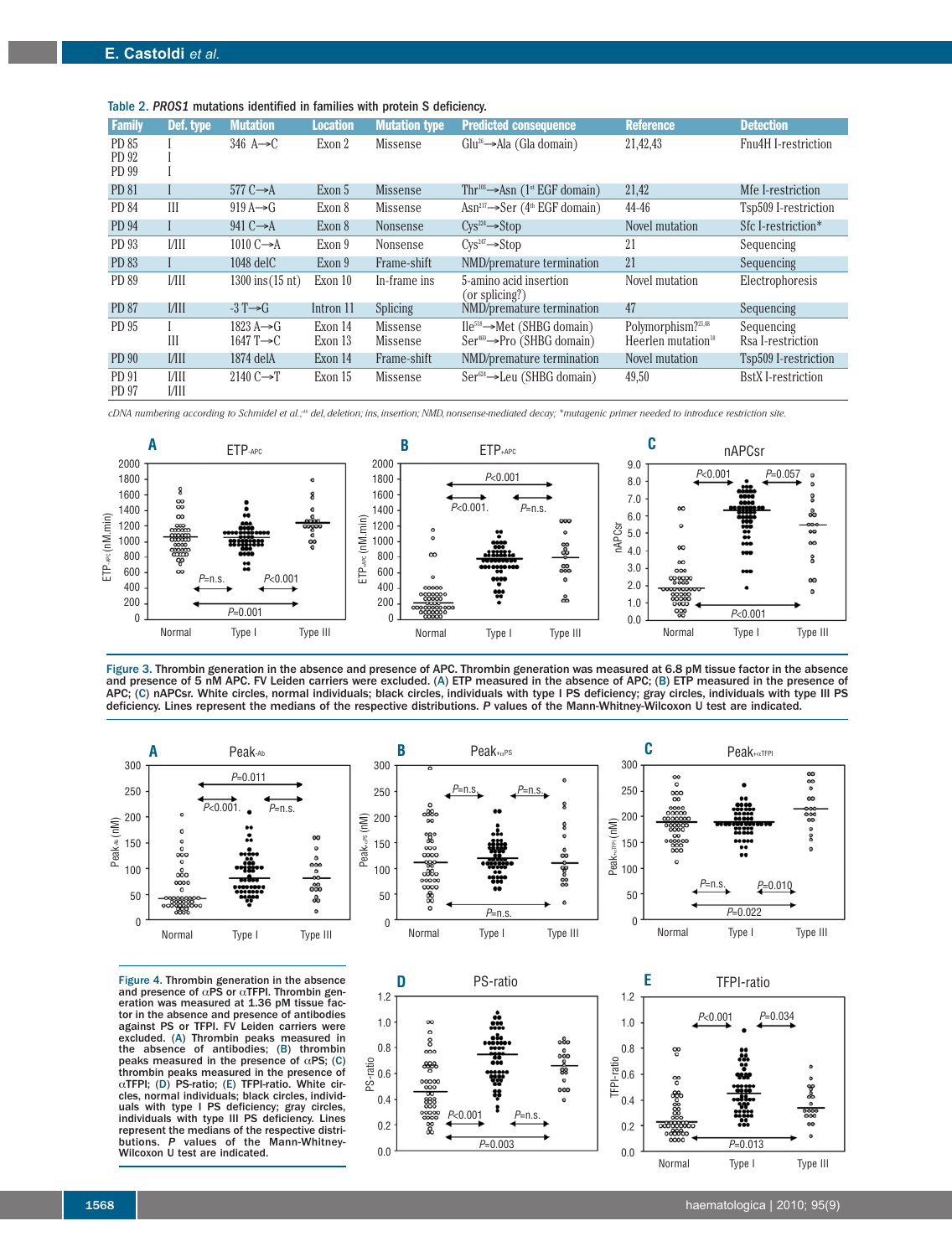coding region (including splicing junctions) and the proximal promoter, a *PROS1* mutation was identified in 14 families (Table 2). In the six families in which no mutation was detected, MLPA analysis was performed to check for the presence of major rearrangements of the *PROS1* gene. Two large deletions, spanning exons 2-15 and exons 9-11 were identified in two different families (Figure 5).

When genetic screening was extended to family members, the respective mutation or deletion was identified in 56/58 (96.5%) individuals classified as PS-deficient on the basis of PS levels and in 2/30 (6.7%) individuals classified as normal. The *PROS1* Heerlen mutation was present in three related individuals, two with type III deficiency and one with PS levels within the normal range. All mutations were in the heterozygous state. In all families with mixed type I/III deficiency (except in the family with the Heerlen mutation), the same mutation accounted for type I as well as type III deficient members.

Interestingly, PS-deficient individuals from families with a *PROS1* mutation or deletion had lower PS levels and higher nAPCsr, PS-ratio and TFPI-ratio than PS-deficient individuals from families without an identifiable genetic defect (*data not shown*). Thrombosis-free survival was not different between PS-deficient individuals with and without an identifiable *PROS1* defect, but it was significantly reduced in carriers of a *PROS1* mutation or deletion as compared to non-carriers (log-rank, *P*=0.039).

# **Discussion**

Although the thrombotic predisposition associated with PS deficiency was recognized as early as 1984, $^{\mathrm{9,10}}$  accurate risk estimates have been hindered by the difficulty of correctly diagnosing PS deficiency. Currently, type I PS deficiency is generally considered a risk factor for venous thrombosis, while conflicting results have been reported for type III deficiency. 21-23

In the present study we re-evaluated the thrombosis risk associated with type I and type III PS deficiencies by Kaplan-Meier analysis of a large cohort of PS-deficient families. Our data indicate that hereditary type III PS deficiency is a risk factor for venous thrombosis and that it confers a similar risk as type I PS deficiency (Figure 1). Although type III deficient individuals were older than type I deficient individuals and advancing age is also a risk factor for thrombosis, the age at onset of thrombosis was not different between the two groups.

To account for this finding, genetic and functional studies were performed in 23 families with type I and/or type III PS deficiency (Table 1). Genetic screening was possible in 20 families and yielded 12 *PROS1* mutations (3 novel) in 14 families (Table 2). Moreover, large *PROS1* deletions were present in two families (Figure 5). When family members were tested for carriership of the genetic defect found in the respective proband, an excellent co-segregation



Figure 5. Detection of gross *PROS1* deletions<br>by MLPA analysis. MLPA electropherograms<br>obtained in a normal control (A) and in two<br>unrelated PS-deficient individuals with a par-<br>tial *PROS1* deletion (B, C). The peaks cor relative to the control gene peaks indicates a deletion of one copy of that particular *PROS1* exon. The small peaks represent the size stan- dard.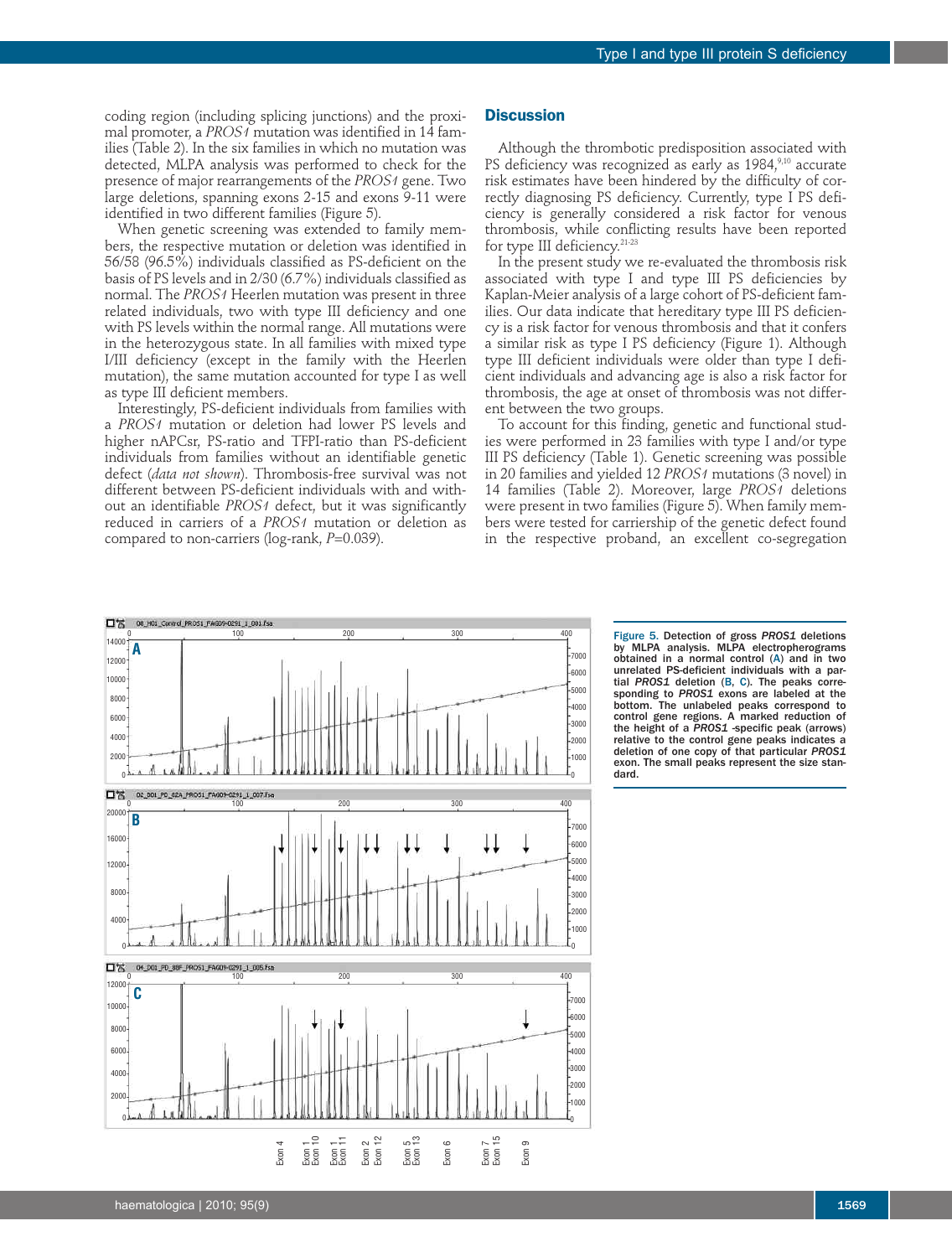between *PROS1* genotype and PS levels was observed. This not only confirms the causal role of the identified mutations, but also indicates that the free PS level cut-off used to define PS deficiency is appropriate and reliable. 26

For functional studies, the population was divided into three groups (normal, type I deficient and type III deficient) based on the levels of total and free PS. In line with other reports, 15,16 type III PS-deficient individuals were older than their normal and type I deficient relatives. Moreover, they had higher PS (total, free and bound), prothrombin and TFPI levels than type I deficient individuals (Figure 2). Interestingly, a recent study found that type III deficient individuals have elevated protein C levels as well. <sup>16</sup> Since the levels of all these factors increase with age, <sup>32</sup> our data support the hypothesis that type III deficient individuals from mixed type I/III families start out as type I deficient, but become type III deficient later in life because of the agerelated increase in total PS levels. <sup>15</sup> If this is the case, not only PS, protein C and prothrombin, but also other agedependent coagulation factors might be increased in type III deficient plasma. Differently, type I (but not type III) deficient individuals had markedly reduced TFPI levels, in line with the notion that the levels of PS and TFPI in plasma are strongly correlated. 33,34 These additional abnormalities in plasma factor levels may synergize with the low PS levels to aggravate the hypercoagulable state associated with type I and type III PS deficiencies and underscore the importance of global phenotyping tests to evaluate the associated thrombosis risk.

Despite the expectation (based on PS and TFPI levels) that type I deficient plasma would be more procoagulant than type III deficient plasma, thrombin generation assays sensitive to the APC- and TFPI-cofactor activities of PS detected only a minor difference between type I and type III deficient plasmas (Figures 3C and 4D,E). Remarkably, the slightly lower nAPCsr of type III deficient individuals as compared to type I deficient individuals was not due to a lower ETP+APC, but to a higher ETP-APC (Figure 3). Similarly, their lower TFPI-ratio was not due to a lower peak-Ab, but to a higher peak+αTFPI (Figure 4). Multiple regression analysis pointed to age and prothrombin, in addition to free PS, as being the major determinants of elevated thrombin generation in type III deficient plasma. While high prothrombin levels are known to cause APC-resistance, <sup>30</sup> and to interfere with plasma assays that probe the APC-independent (TFPIdependent) anticoagulant activity of PS, <sup>35</sup> age might act by elevating the levels of several coagulation factors. 32

As the nAPCsr is a marker of the risk of venous thrombosis, <sup>36</sup> the data presented in Figure 3C support the outcome of the Kaplan-Meier analysis and confirm that type I and type III PS deficiencies confer similar risks of thrombosis. This finding is in line with that from a previous study, $^{\rm 22}$  but contrasts with data from other studies in which the risk of thrombosis associated with type III PS deficiency was found to be half that associated with type I deficiency<sup>23</sup> or not elevated at all. <sup>21</sup> A possible explanation for these dis-

crepancies may be the population selection criteria, as it has been reported that type III deficient individuals from families with pure type III deficiency are not at risk of thrombosis, while those from mixed type I/type III deficient families are. <sup>23</sup> Also, no risk is generally attributed to the *PROS1* Heerlen mutation. <sup>17</sup> In this respect, it is important to point out that in our study type III deficiency was defined solely on the basis of PS levels, irrespective of mutational status. Due to the small sample size, no distinction was made between type III deficient individuals originating from families with pure type III deficiency and mixed type I/III deficiency, although most belonged to mixed type I/III deficient families, and only two carried *PROS1* Heerlen. Since type III PS deficiency is a heterogeneous category, a difference in thrombosis risk between type III deficient individuals from families with pure type III deficiency and those with mixed type I/III deficiency cannot be excluded and should be verified in a larger cohort of type III deficient individuals. In fact, the nAPCsr and PS-ratio of the two carriers of the Heerlen mutation in this study were lower than those of the 16 type III PS-deficient individuals belonging to families with mixed type I/III deficiency (nAPCsr 3.65 and 4.42 *versus* 5.29±1.93; PS-ratio 0.39 and 0.49 *versus* 0.69±0.13), underscoring the importance of family studies to distinguish pure type III from mixed type I/III PS deficiency.

In summary, we have shown that type III PS-deficient individuals from families with mixed type I/III deficiency have a similar risk of venous thrombosis as type I deficient individuals. This conclusion is based not only on Kaplan-Meier analysis, but also on a detailed characterization of the hypercoagulable states associated with type I and type III deficiencies, including the levels of several plasma factors, the APC-cofactor activity of PS and, for the first time, the TFPI-cofactor activity of PS. Although type I deficient individuals had lower PS and TFPI levels than type III deficient individuals, the latter had higher levels of prothrombin and possibly other age-dependent coagulation factors, resulting in an almost equivalent impairment of both anticoagulant functions of PS. These findings may have implications for the counseling and management of patients with type III PS deficiency.

# **Authorship and Disclosures**

Study design: PS, EC, JR; patient selection and enrolment: PS, DT, LS; experiments: EC, LM, SG, CR; data analysis (clinical part): PS, DT; data analysis (experimental part): EC, JR, LM, TH; manuscript writing: EC, PS; critical review of the manuscript: JR, PS, TH.

*The information provided by the authors about contributions from persons listed as authors and in acknowledgments is available with the full text of this paper at www.haematologica.org.*

*Financial and other disclosures provided by the authors using the ICMJE (www.icmje.org) Uniform Format for Disclosure of Competing Interests are also available at www.haematologica.org.*

# **References**

1. Rezende SM, Simmonds RE, Lane DA. Coagulation, inflammation, and apoptosis: different roles for protein S and the protein S-C4b binding protein complex. Blood. 2004;103(4):1192-201.

- 2. Dahlbäck B. The tale of protein S and C4bbinding protein, a story of affection. Thromb Haemost. 2007;98(1):90-6.
- 3. Griffin JH, Gruber A, Fernández JA.

Reevaluation of total, free, and bound protein S and C4b-binding protein levels in plasma anticoagulated with citrate or hirudin. Blood. 1992;79(12):3203-11.

4. Castoldi E, Hackeng TM. Regulation of coagulation by protein S. Curr Opin